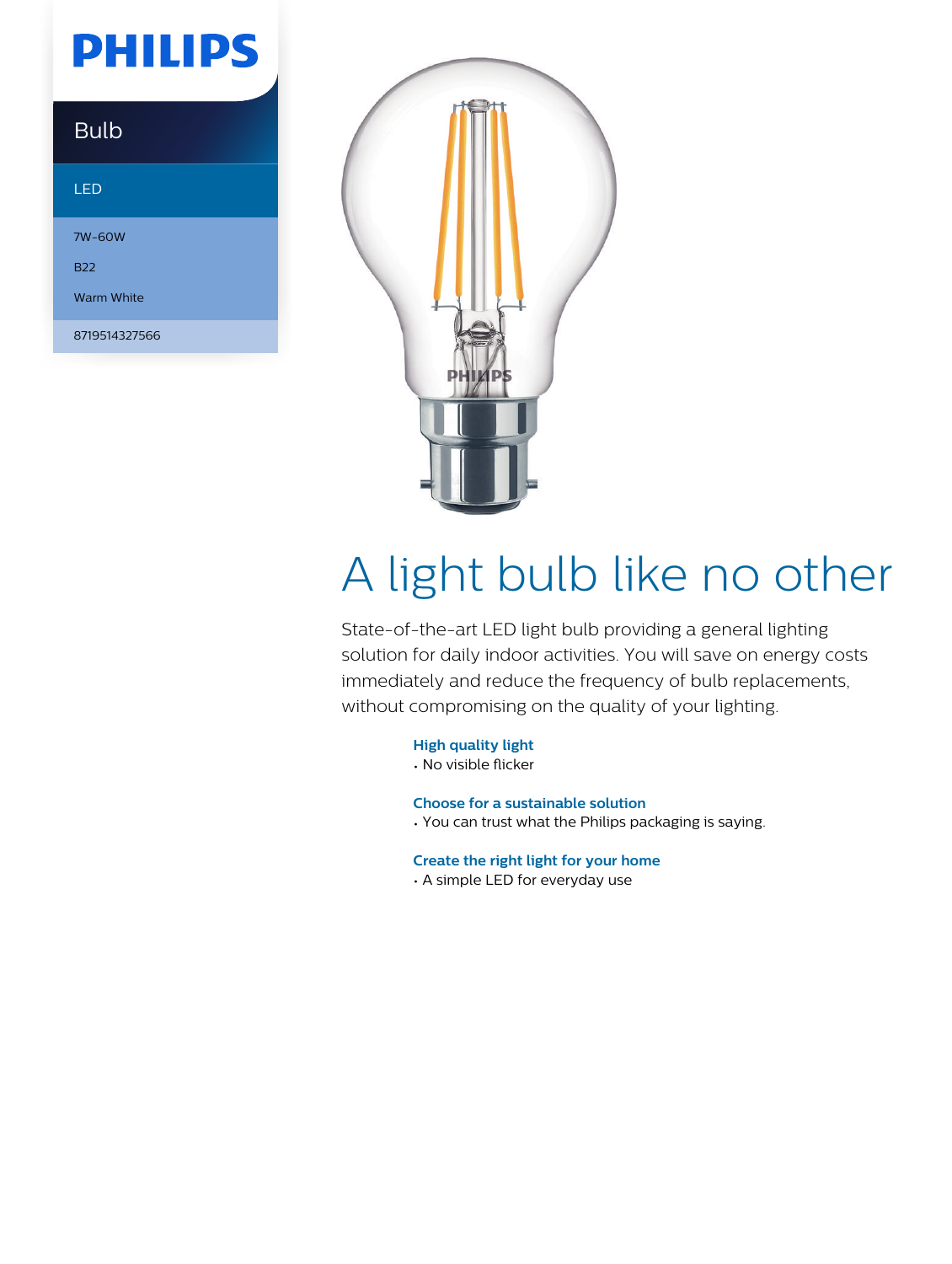#### 8719514327566

### **Highlights**

#### **No visible flicker**

When your light flickers in quick succession it could be hard on the eyes, cause headaches, and even set off an attack for those with photosensitive epilepsy. It's both unpleasant and unnecessary. LEDs can flicker because of their rapid response to the driver current. However, because

Philips LEDs are designed so that variations in your driver current's output are minimized, they eliminate the factors that cause flicker. So, you won't see it, not even a hint.

#### **No UV or IR**

The beam of light is free of infra-red meaning no heat is radiated, and no ultra-violet light means that fabric and items under this light wonφηt fade.

#### **A Simple LED for Everyday Use**

The Philips everyday LED is the perfect bulb for your basic lighting needs. It provides the beautiful light and dependable performance you expect from Philips LED at an affordable price.

### Specifications

#### **Bulb characteristics**

- Dimmable: No
- Intended use: Indoor
- Lamp shape: Non directional bulb
- Socket: B22
- Technology: LED
- Type of glass: Clear

#### **Bulb dimensions**

- Height: 10.4 cm
- Weight: 0.032 kg
- Width: 6 cm

#### **Durability**

- Average life (at 2.7 hrs/day): 15 year(s)
- Lumen maintenance factor: 70%
- Nominal lifetime: 15,000 hour(s)
- Number of switch cycles: 20,000

#### **Light characteristics**

- Color consistency: 6SDCM
- Color rendering index (CRI): 80
- Color temperature: 2700 K
- Light Color Category: Warm White
- Nominal luminous flux: 806 lumen
- Starting time: <0.5 s
- Warm-up time to 60% light: Instant full light
- Color Code: 827 | CCT of 2700K

#### **Miscellaneous**

• EyeComfort: Yes

#### **Other characteristics**

- Lamp current: 60 mA
- Efficacy: 115 lm/W

#### **Packaging information**

- EAN: 8719514327566
- EOC: 871951432756600
- Product title: LED classic 7-60W A60 B22 WW CL ND AU

#### **Power consumption**

- Power factor: 0.5
- Voltage: 220-240 V
- Wattage: 7 W
- Wattage equivalent: 60 W

#### **Product dimensions & weight**

• Length: 10.4 cm

#### **Rated values**

- Rated lifetime: 15,000 hour(s)
- Rated luminous flux: 806 lumen
- Rated power: 7 W

#### **Technical specifications**

• Frequency: 50-60 Hz